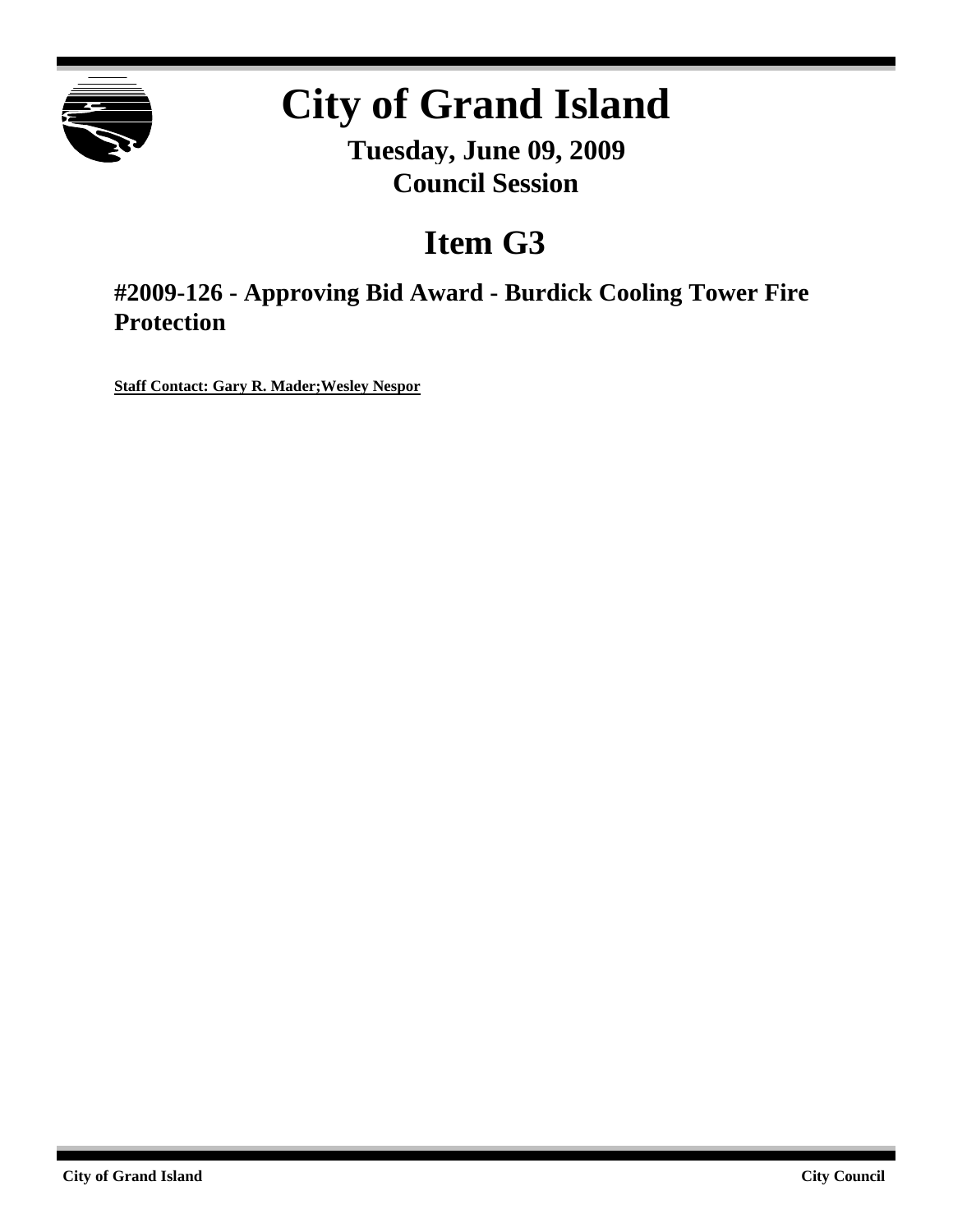# **Council Agenda Memo**

| From:                          | Gary R. Mader, Utilities Director<br>Wesley Nespor, Asst. City Attorney/Purchasing |
|--------------------------------|------------------------------------------------------------------------------------|
| <b>Meeting:</b>                | June 9, 2009                                                                       |
| Subject:                       | <b>Burdick Cooling Tower Fire Protection 2009</b>                                  |
| <b>Item <math>\#</math>'s:</b> | $G-3$                                                                              |
| <b>Presenter(s):</b>           | Gary R. Mader, Utilities Director                                                  |

### **Background**

In the fall of last year, a contract was awarded for the replacement of the cooling tower on the #3 electric generating unit at the Burdick Station Power Plant. The construction of the new cooling tower is completed, with performance testing to be completed during the upcoming summer. Specifications for a fire protection sprinkler system for this new tower were prepared and issued for bids. The design of the fire protection system was done by utility engineering staff and reviewed by our insurance carrier, Factory Mutual. The system design is in accordance with FM requirements.

### **Discussion**

The specifications for the Burdick Cooling Tower Fire Protection 2009 were advertised and issued for bid in accordance with the City Purchasing Code. Bids were publicly opened on May 14, 2009. Specifications were sent to six potential bidders and responses were received as listed below. The engineer's estimate for this project was \$60,000.

| Bidder                                    | <b>Bid Price</b> | <b>Taxes</b> | <b>Evaluated Price</b> |
|-------------------------------------------|------------------|--------------|------------------------|
| <b>Continental Fire Sprinkler Company</b> | \$40,787.00      | \$1,439.00   | \$42,226.00            |
| Omaha, NE                                 |                  |              |                        |
| Nebraska Fire Sprinkler                   | \$52,900.00      | Included     | \$52,900.00            |
| Alda, NE                                  |                  |              |                        |

The fire protection provisions for a power plant cooling tower are somewhat unique and both bidders included exceptions/clarifications with their bids to ensure that some items they normally see as a part of fire protection systems are, indeed, not required. The asread low bidder, Continental Fire Sprinkler, confirmed that hose stations and cabinets are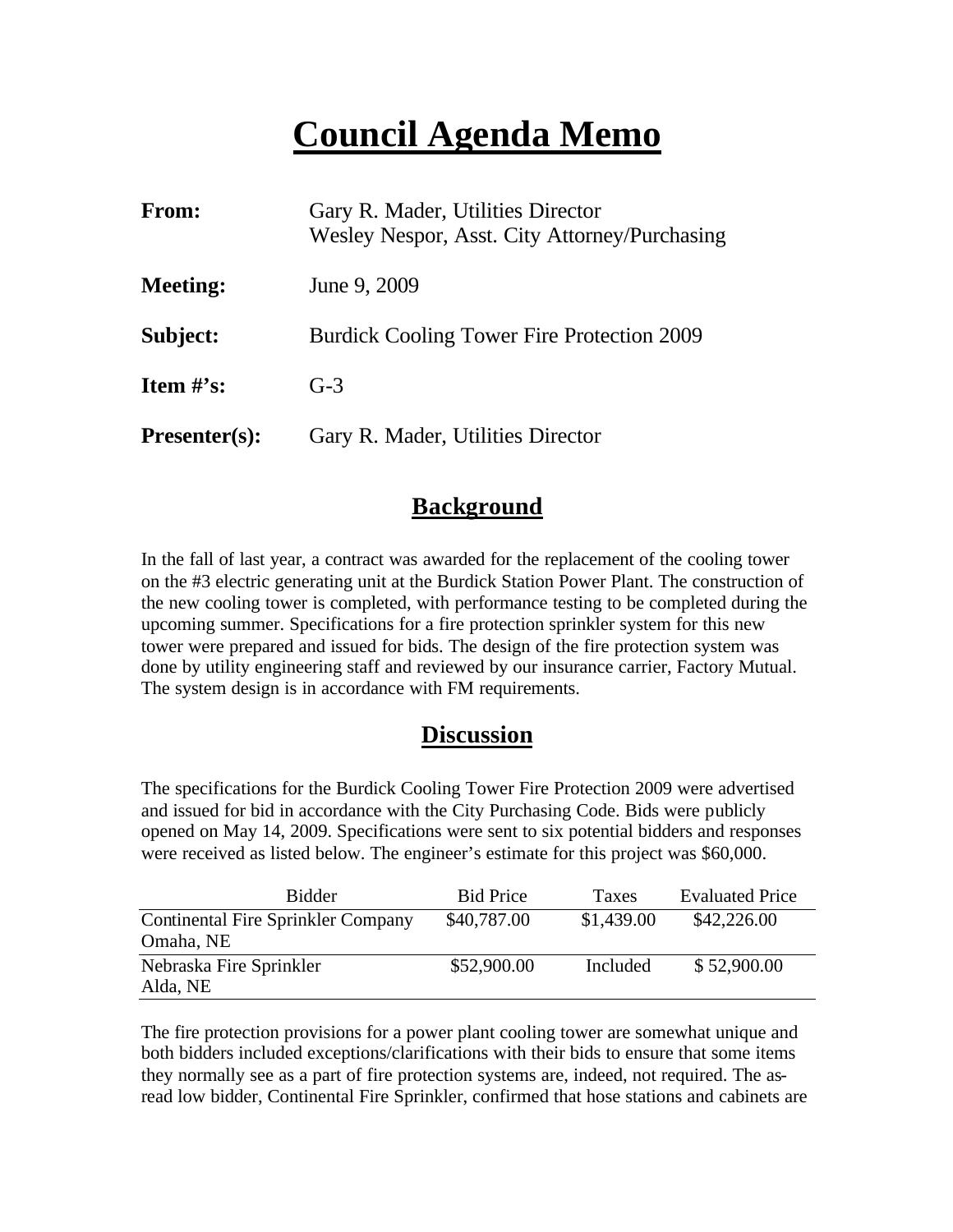not required and that there is no buried piping required. Nebraska Fire Sprinkler confirmed that they are not responsible for the existing piping to which this project is attached and that backflow protection is not required to be installed by the contractor. The exceptions/clarifications noted by the contractors are in accordance with the specifications. Both bidders are informed that their bids are evaluated as compliant with the specifications. Both bids are less than the engineer's estimate.

## **Alternatives**

It appears that the Council has the following alternatives concerning the issue at hand. The Council may:

- 1. Move to approve.
- 2. Refer the issue to a Committee.
- 3. Postpone the issue to future date.
- 4. Take no action on the issue.

## **Recommendation**

City Administration recommends that the Council award the Contract for Burdick Cooling Tower Fire Protection to Continental Fire Sprinkler Company of Omaha, NE, as the lowest responsive bidder, with the bid price of \$42,226.00.

# **Sample Motion**

Move to approve award of the bid of \$42,226.00 from Continental Fire Sprinkler Company for the Burdick Cooling Tower Fire Protection 2009 as submitted.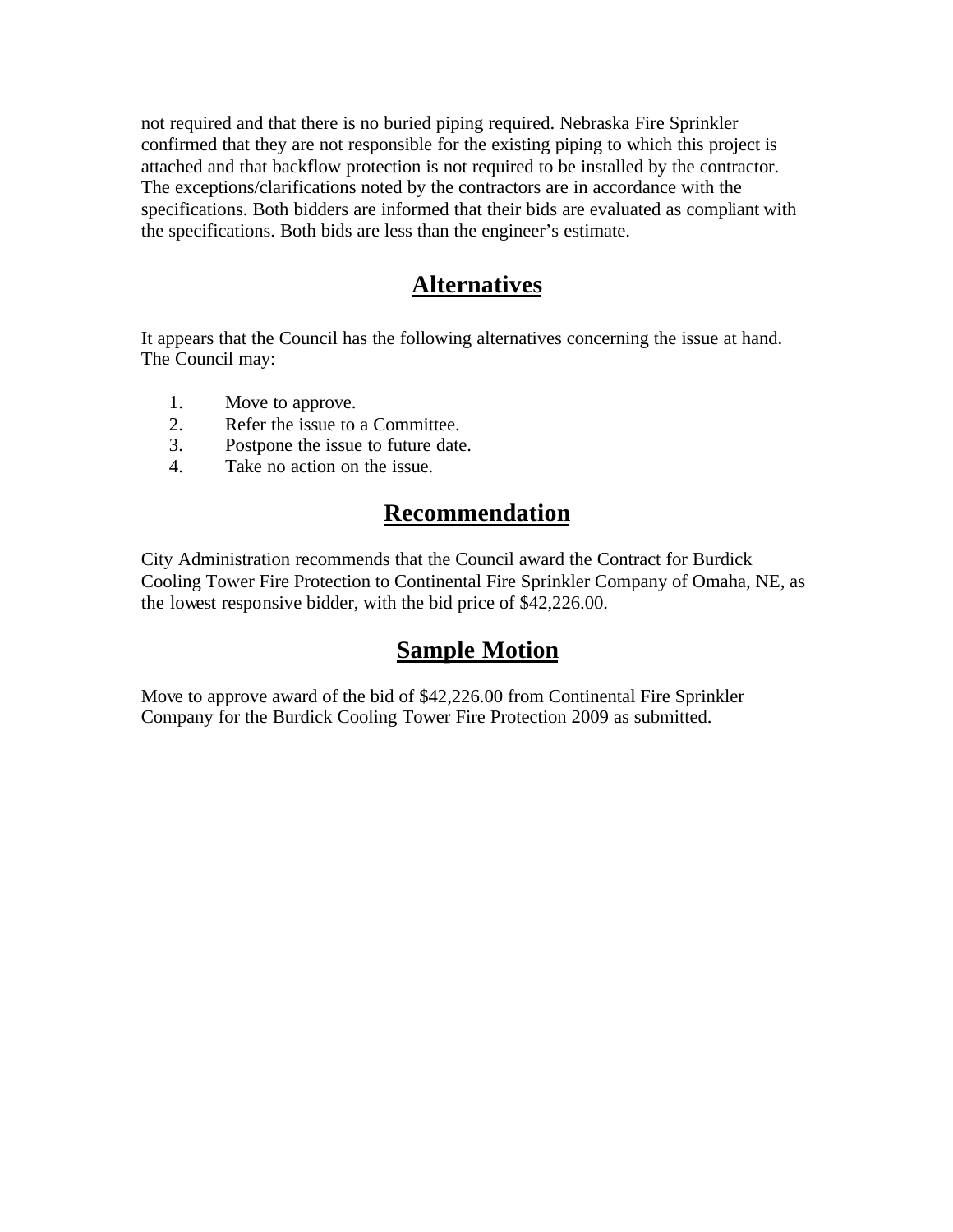#### *Purchasing Division of Legal Department* **INTEROFFICE MEMORANDUM**



Wes Nespor, Purchasing Agent

*Working Together for a Better Tomorrow, Today*

#### **BID OPENING**

| <b>BID OPENING DATE:</b>      | May 14, 2009 at 11:15 a.m.                        |
|-------------------------------|---------------------------------------------------|
| <b>FOR:</b>                   | <b>Burdick Cooling Tower Fire Protection 2009</b> |
| <b>DEPARTMENT:</b>            | <b>Utilities</b>                                  |
| <b>ESTIMATE:</b>              | \$60,000.00                                       |
| <b>FUND/ACCOUNT:</b>          | 520                                               |
| <b>PUBLICATION DATE:</b>      | <b>April 30, 2009</b>                             |
| <b>NO. POTENTIAL BIDDERS:</b> | 6                                                 |

#### **SUMMARY**

| <b>Bidder:</b>       | <b>Continental Fire Sprinkler Company</b> | <b>Nebraska Fire Sprinkler</b>  |
|----------------------|-------------------------------------------|---------------------------------|
|                      | Omaha, NE                                 | Alda, NE                        |
| <b>Bid Security:</b> | <b>Travelers Casualty &amp; Surety</b>    | <b>Universal Surety Company</b> |
| <b>Exceptions:</b>   | <b>Noted</b>                              | <b>Noted</b>                    |
| <b>Bid Price:</b>    |                                           |                                 |
| <b>Material:</b>     | \$20,556.00                               | \$20,849.00                     |
| Labor:               | 20,231.00                                 | 31,275.00                       |
| <b>Sales Tax:</b>    | 1,439.00                                  | 776.00                          |
| <b>Total:</b>        | \$40,787.00                               | \$52,900.00                     |

cc: Gary Mader, Utilities Director Bob Smith, Assist. Utilities Director Dale Shotkoski, City Attorney Wes Nespor, Purchasing Agent

Jeff Pederson, City Administrator Pat Gericke, Utilities Admin. Assist. Lynn Mayhew, Utilities Dept. Karen Nagel, Utilities Secretary